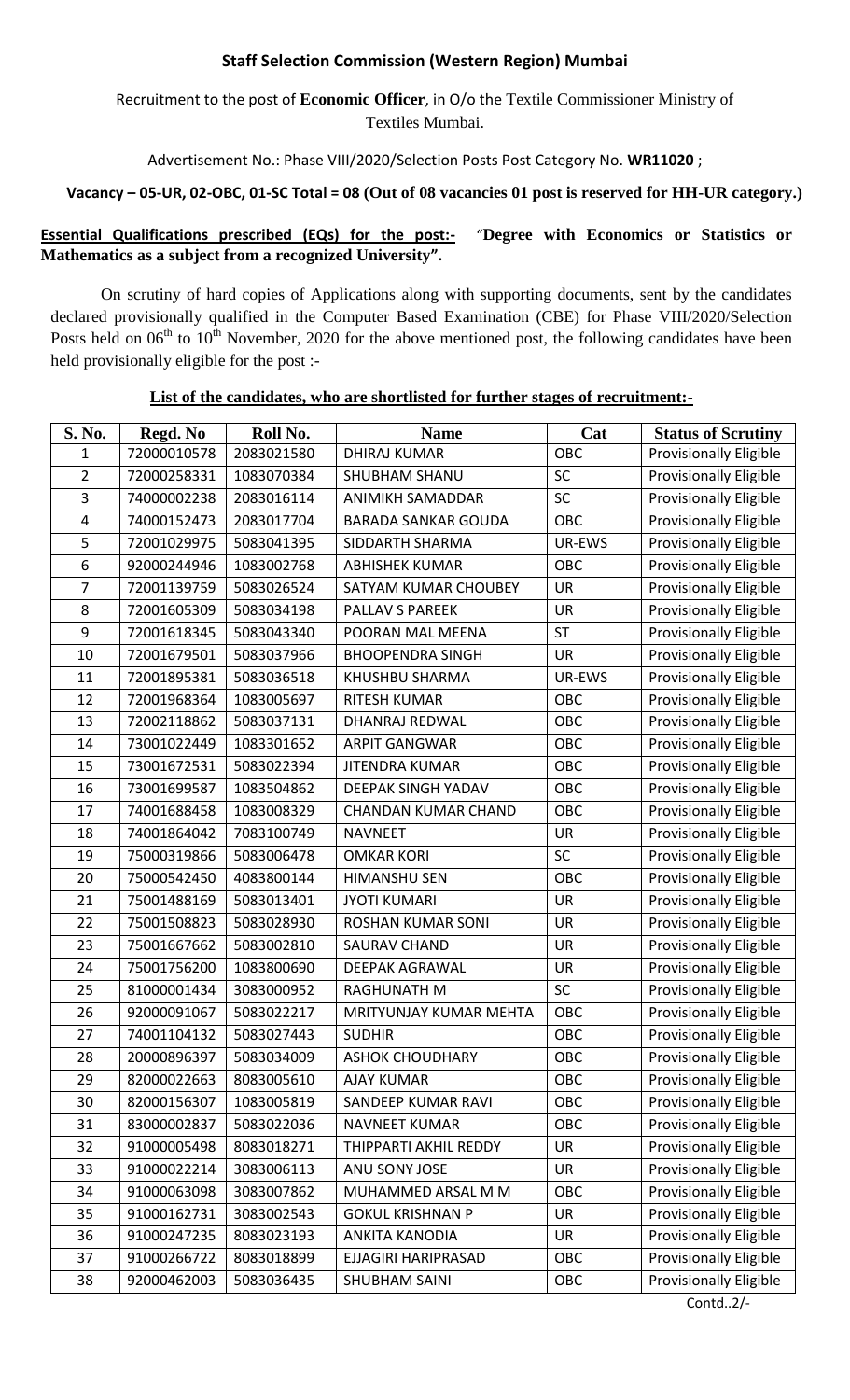| S. No. | Regd. No    | Roll No.   | <b>Name</b>                   | Cat        | <b>Status of Scrutiny</b>     |
|--------|-------------|------------|-------------------------------|------------|-------------------------------|
| 39     | 91000479023 | 8083023695 | <b>NELAPATLA SAINATH</b>      | OBC        | Provisionally Eligible        |
| 40     | 92000001430 | 1083005639 | <b>NAVEEN KUMAR</b>           | UR-EWS     | <b>Provisionally Eligible</b> |
| 41     | 92000022994 | 1083001015 | <b>NIMESH KUMAR</b>           | OBC        | <b>Provisionally Eligible</b> |
| 42     | 92000023613 | 5083022455 | <b>ROHIT KUMAR</b>            | <b>OBC</b> | <b>Provisionally Eligible</b> |
| 43     | 92000052478 | 5083034164 | <b>SIMRAN BANO</b>            | OBC        | <b>Provisionally Eligible</b> |
| 44     | 92000053202 | 5083030442 | <b>ROHIT KUMAR</b>            | OBC        | <b>Provisionally Eligible</b> |
| 45     | 92000569665 | 1083002718 | <b>MUKESH KUMAR</b>           | <b>OBC</b> | <b>Provisionally Eligible</b> |
| 46     | 92000096563 | 1083005759 | <b>ABHISHEK KUMAR</b>         | OBC        | <b>Provisionally Eligible</b> |
| 47     | 40000875239 | 7083060059 | <b>VIRENDER</b>               | <b>UR</b>  | <b>Provisionally Eligible</b> |
| 48     | 92000110317 | 5083043984 | <b>REEMA CHAUDHARY</b>        | <b>UR</b>  | <b>Provisionally Eligible</b> |
| 49     | 93000064684 | 5083019349 | <b>NITIN KUMAR</b>            | SC         | <b>Provisionally Eligible</b> |
| 50     | 92000131269 | 1083001276 | <b>CHANDAN KUMAR</b>          | OBC        | <b>Provisionally Eligible</b> |
| 51     | 92000131429 | 5083035751 | <b>ADITYA TIWARI</b>          | <b>UR</b>  | <b>Provisionally Eligible</b> |
| 52     | 92000142294 | 5083026790 | <b>SHIVAM RAJ</b>             | OBC        | <b>Provisionally Eligible</b> |
| 53     | 92000182067 | 5083045212 | <b>AYUSH PARASHAR</b>         | <b>UR</b>  | <b>Provisionally Eligible</b> |
| 54     | 92000261923 | 1083006515 | <b>HARIOM DUBEY</b>           | UR-EWS     | <b>Provisionally Eligible</b> |
| 55     | 92000281271 | 1083005877 | <b>SONAM KUMARI</b>           | OBC        | Provisionally Eligible        |
| 56     | 92000292236 | 5083038229 | DHEERAJ MAHAWAR               | SC         | <b>Provisionally Eligible</b> |
| 57     | 92000298940 | 2083012715 | <b>SURAJ KUMAR</b>            | OBC        | <b>Provisionally Eligible</b> |
| 58     | 92000304147 | 5083033974 | <b>JATIN KAMRA</b>            | UR-EWS     | Provisionally Eligible        |
| 59     | 92000328255 | 9971002950 | <b>VIVEK KUMAR BHASHKAR</b>   | OBC        | <b>Provisionally Eligible</b> |
| 60     | 92000357998 | 5083028710 | <b>ANAND RAJ</b>              | OBC        | <b>Provisionally Eligible</b> |
| 61     | 92000392334 | 5083012192 | <b>BACHCHALAL KUMAR YADAV</b> | OBC-HH     | Provisionally Eligible        |
| 62     | 92000397989 | 1083002600 | <b>VICKEY KUMAR</b>           | OBC        | <b>Provisionally Eligible</b> |
| 63     | 92000403012 | 5083035860 | KARISHMA AGARWAL              | UR-EWS     | Provisionally Eligible        |
| 64     | 92000412689 | 3083003247 | <b>ATUL KUMAR</b>             | OBC        | Provisionally Eligible        |
| 65     | 92000425507 | 1083002751 | SHASHI RAJ KUMAR              | OBC-HH     | <b>Provisionally Eligible</b> |
| 66     | 92000502938 | 1083003745 | SATYAM                        | <b>UR</b>  | <b>Provisionally Eligible</b> |
| 67     | 92000533532 | 5083040141 | <b>ARUN KUMAR</b>             | OBC        | <b>Provisionally Eligible</b> |
| 68     | 92000657809 | 5083036078 | <b>CHETAN KUMAR SHARMA</b>    | UR-EWS     | <b>Provisionally Eligible</b> |
| 69     | 93000052279 | 1083502763 | <b>NAVNEET PATEL</b>          | OBC        | <b>Provisionally Eligible</b> |
| 70     | 93000061685 | 5083015739 | <b>SAHIL</b>                  | SC         | <b>Provisionally Eligible</b> |
| 71     | 10000200768 | 3083006651 | <b>ASWATHY JOSEPH</b>         | <b>UR</b>  | Provisionally Eligible        |
| 72     | 71000725726 | 3083006566 | <b>AKHILA SALI</b>            | <b>OBC</b> | <b>Provisionally Eligible</b> |
| 73     | 30000440542 | 1083301402 | RAHUL YADAV                   | OBC        | Provisionally Eligible        |
| 74     | 74000837706 | 2083016431 | <b>SOUMYAJIT BISWAS</b>       | <b>UR</b>  | Provisionally Eligible        |
| 75     | 83000141204 | 6083511833 | <b>RISHABH</b>                | OBC        | <b>Provisionally Eligible</b> |
| 76     | 93000275406 | 9971002752 | <b>ANURAG KUMAR</b>           | OBC        | <b>Provisionally Eligible</b> |
| 77     | 92000310947 | 1083006034 | PRADEEP KUMAR VERMA           | OBC        | <b>Provisionally Eligible</b> |
| 78     | 93000513355 | 1083503295 | RISHABH DEV TRIPATHI          | UR-EWS     | <b>Provisionally Eligible</b> |
| 79     | 30000810109 | 8083013351 | RAGHVENDRA PRATAP SINGH       | <b>UR</b>  | <b>Provisionally Eligible</b> |
| 80     | 50000464236 | 5083006678 | <b>RAJAT SINGH</b>            | <b>UR</b>  | Provisionally Eligible        |
| 81     | 40001570162 | 2083008069 | MD SHAMIM AKHTAR              | OBC-HH     | Provisionally Eligible        |
| 82     | 20000204743 | 1083800223 | RAVIRANJAN KUMAR MISHRA       | UR-HH-EWS  | <b>Provisionally Eligible</b> |
| 83     | 93000005565 | 1083100112 | MAHENDRA PRATAP SINGH         | <b>UR</b>  | Provisionally Eligible        |
| 84     | 10001010370 | 8083018168 | KATAM LAVA KUMAR              | OBC        | <b>Provisionally Eligible</b> |
| 85     | 75001654561 | 9971002805 | RAHUL NAUTIYAL                | <b>UR</b>  | <b>Provisionally Eligible</b> |
| 86     | 93000198532 | 1083405112 | <b>TARUN MISHRA</b>           | <b>UR</b>  | Provisionally Eligible        |
| 87     | 71001128094 | 3083014178 | <b>VARIAR MRUDULA</b>         | <b>UR</b>  | <b>Provisionally Eligible</b> |
|        |             |            | SUNDARESAN                    |            |                               |
| 88     | 83000154743 | 1083301575 | <b>SHIVA SINGH</b>            | UR-EWS     | <b>Provisionally Eligible</b> |
| 89     | 20000956936 | 1083007177 | <b>GAURAV SUMAN</b>           | OBC        | Provisionally Eligible        |
| 90     | 83000164282 | 1083405096 | <b>BHAGAT SINGH</b>           | OBC        | Provisionally Eligible        |
|        |             |            |                               |            |                               |

Contd..3/-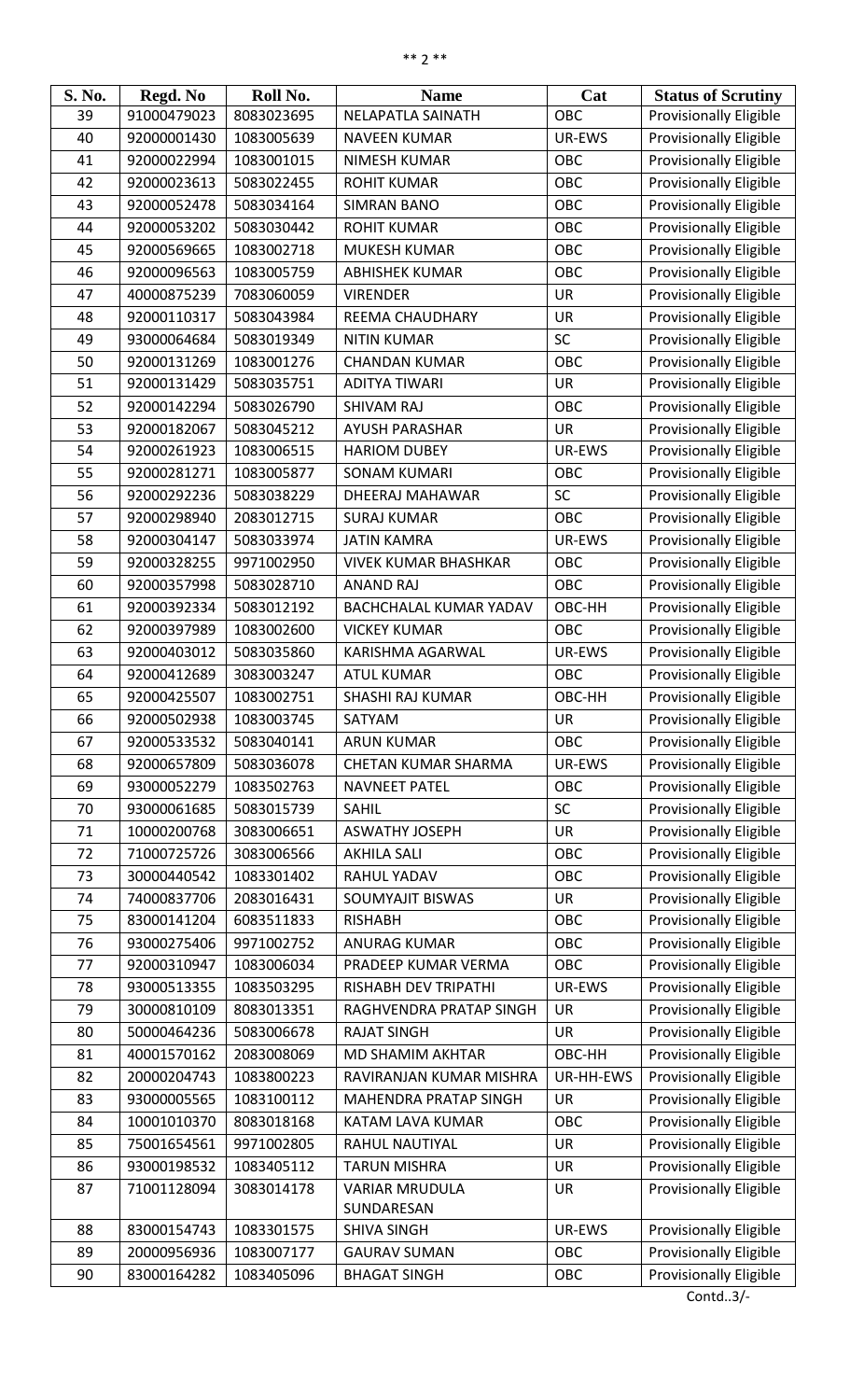| S. No.     | Regd. No                   | Roll No.                 | <b>Name</b>                                | Cat                 | <b>Status of Scrutiny</b>                                      |
|------------|----------------------------|--------------------------|--------------------------------------------|---------------------|----------------------------------------------------------------|
| 91         | 92000205335                | 5083045509               | <b>KULDEEP</b>                             | OBC                 | <b>Provisionally Eligible</b>                                  |
| 92         | 20000738536                | 3083003005               | RAVI PRAKASH ROY                           | OBC                 | <b>Provisionally Eligible</b>                                  |
| 93         | 72000504705                | 5083036695               | <b>MAHESH SAINI</b>                        | <b>OBC</b>          | <b>Provisionally Eligible</b>                                  |
| 94         | 94000605710                | 1083006133               | ANUJ KUMAR RAMANI                          | OBC                 | <b>Provisionally Eligible</b>                                  |
| 95         | 93000293621                | 1083505019               | DEEPENDRA KUMAR<br>MODANWAL                | OBC                 | <b>Provisionally Eligible</b>                                  |
| 96         | 30000965805                | 5083023242               | <b>KAMAL YADAV</b>                         | OBC                 | <b>Provisionally Eligible</b>                                  |
| 97         | 84000114803                | 5083030152               | <b>ASHISH BAGRI</b>                        | SC                  | Provisionally Eligible                                         |
| 98         | 74001150003                | 5083044091               | <b>RAMANDEEP SINGH</b>                     | <b>SC</b>           | <b>Provisionally Eligible</b>                                  |
| 99         | 91000089972                | 8083017897               | <b>GUMPULA SURYA PRAKASH</b>               | OBC-HH              | <b>Provisionally Eligible</b>                                  |
| 100        | 10000884567                | 3083012214               | DILEEP M                                   | <b>UR</b>           | <b>Provisionally Eligible</b>                                  |
| 101        | 10000967539                | 3083003356               | <b>UPASE ANIL MAHANTAPPA</b>               | UR-HH               | <b>Provisionally Eligible</b>                                  |
| 102        | 10001770728                | 3083004100               | <b>KARISIDDAPPA M D</b>                    | OBC-HH              | <b>Provisionally Eligible</b>                                  |
| 103        | 20000714022                | 5083022072               | RAKESH KUMAR YADAV                         | <b>OBC</b>          | <b>Provisionally Eligible</b>                                  |
| 104        | 20000742845                | 5083045275               | <b>SURBHI BAFNA</b>                        | <b>UR</b>           | <b>Provisionally Eligible</b>                                  |
| 105        | 20000750868                | 1083007095               | <b>ARYAN RAJ</b>                           | OBC                 | <b>Provisionally Eligible</b>                                  |
| 106        | 20001349015                | 5083043049               | <b>MAMTA MEENA</b>                         | <b>ST</b>           | <b>Provisionally Eligible</b>                                  |
| 107        | 30000549986                | 1083506340               | <b>GAURAV SHARMA</b>                       | UR-HH               | <b>Provisionally Eligible</b>                                  |
| 108        | 30000559050                | 5083010460               | SHUBHAM LATIYAN                            | <b>UR</b>           | <b>Provisionally Eligible</b>                                  |
| 109        | 30000620148                | 1083600791               | <b>ANURAG TOMAR</b>                        | UR-EWS              | <b>Provisionally Eligible</b>                                  |
| 110        | 30001418908                | 5083012919               | <b>VIPIN KUMAR</b>                         | SC-PH               | <b>Provisionally Eligible</b>                                  |
| 111        | 40000663907                | 7083030983               | <b>SANJEEV KUMAR</b>                       | <b>SC</b>           | <b>Provisionally Eligible</b>                                  |
| 112        | 40000676352                | 5083022080               | <b>MOHIT MALIK</b>                         | <b>UR</b>           | <b>Provisionally Eligible</b>                                  |
| 113        | 40000908487                | 7083050320               | <b>VANYA SHARMA</b>                        | UR                  | <b>Provisionally Eligible</b>                                  |
| 114        | 40000944429                | 5083023740               | <b>ASHISH KUMAR</b>                        | <b>UR</b>           | <b>Provisionally Eligible</b>                                  |
| 115        | 40001052959                | 5083006073               | <b>SORABH YADAV</b>                        | OBC                 | Provisionally Eligible                                         |
| 116        | 50000473547                | 7083090114               | <b>VIKRANT</b>                             | SC                  | Provisionally Eligible                                         |
|            | 50000899434                | 4083100373               | NITIN DEEP                                 | SC                  | Provisionally Eligible                                         |
| 117<br>118 | 85000058712                | 9971000556               | SENDHI ABBAS KHOZEMBHAI                    | <b>UR</b>           | <b>Provisionally Eligible</b>                                  |
| 119        |                            | 1083204359               | SANTOSH KUMAR YADAV                        | OBC                 | <b>Provisionally Eligible</b>                                  |
| 120        | 93000021752<br>93000093263 | 1083505298               | <b>SUDHIR KUMAR GUPTA</b>                  | OBC                 | Provisionally Eligible                                         |
| 121        | 93000140018                | 1083404851               | <b>SANJAY SAHOO</b>                        | OBC                 |                                                                |
|            |                            | 5083021716               |                                            |                     | <b>Provisionally Eligible</b>                                  |
| 122        | 93000140861                |                          | <b>AMAN KUMAR</b>                          | OBC                 | <b>Provisionally Eligible</b>                                  |
| 123        | 93000268248                | 5083026780               | <b>KAPIL KUMAR</b>                         | <b>UR</b>           | <b>Provisionally Eligible</b>                                  |
| 124        | 93000326087                | 1083301498               | <b>SHAILENDRA KUMAR</b>                    | OBC-HH              | <b>Provisionally Eligible</b>                                  |
| 125        | 93000381434                | 5083029005               | <b>RAHUL KUMAR</b>                         | <b>OBC</b>          | <b>Provisionally Eligible</b>                                  |
| 126        | 93000397718                | 1083203692               | <b>GANESH MISHRA</b>                       | UR-EWS              | <b>Provisionally Eligible</b>                                  |
| 127        | 93000445591                | 1083203700               | <b>SHRISH MISHRA</b>                       | <b>UR</b>           | <b>Provisionally Eligible</b>                                  |
| 128        | 93000468125                | 5083006085               | <b>ASHISH KUMAR TOMAR</b>                  | <b>UR</b>           | <b>Provisionally Eligible</b>                                  |
| 129<br>130 | 93000576954<br>93000605302 | 1083505079<br>1083601974 | <b>ANUPAM KUMAR</b><br><b>GAURAV KUMAR</b> | <b>SC</b><br>UR-HH  | <b>Provisionally Eligible</b><br>Provisionally Eligible        |
| 131        | 93000666375                | 5083024420               | <b>MANISH KUMAR SINGH</b>                  | <b>UR</b>           | <b>Provisionally Eligible</b>                                  |
|            | 94000104674                | 2083009946               | <b>ABHIJIT MONDAL</b>                      |                     |                                                                |
| 132        |                            |                          |                                            | UR-HH               | <b>Provisionally Eligible</b>                                  |
| 133        | 94000148806                | 2083015823               | <b>TAPASH KARMAKAR</b>                     | OBC                 | <b>Provisionally Eligible</b>                                  |
| 134        | 94000163796                | 2083016097               | PAMPA GHOSH                                | OBC                 | <b>Provisionally Eligible</b>                                  |
| 135<br>136 | 94000189612<br>94000221289 | 7083090938<br>2083009124 | <b>ANMOL DUBEY</b><br>ANUSUA MUKHERJEE     | UR-EWS<br><b>UR</b> | Provisionally Eligible<br><b>Provisionally Eligible</b>        |
|            |                            |                          |                                            |                     |                                                                |
| 137<br>138 | 94000241609<br>94000276303 | 2083015865<br>2083001942 | MONIDIPA SADHUKHAN<br>SHREYASH CHAUHAN     | OBC<br>UR-EWS       | <b>Provisionally Eligible</b><br><b>Provisionally Eligible</b> |
| 139        | 94000308712                | 7083030372               | ANNU                                       | UR-EWS              | <b>Provisionally Eligible</b>                                  |
| 140        | 94000318012                | 2083018172               | ROHAN SURYA PRASAD                         | <b>UR</b>           | <b>Provisionally Eligible</b>                                  |
| 141        | 94000338272                | 2083007777               | <b>AMRITA DUTTA</b>                        | UR-HH-EWS           | <b>Provisionally Eligible</b>                                  |
|            |                            |                          |                                            |                     |                                                                |
| 142        | 94000389037                | 2083016479               | AJITAVA SARKAR                             | OBC                 | <b>Provisionally Eligible</b>                                  |

Contd..4/-